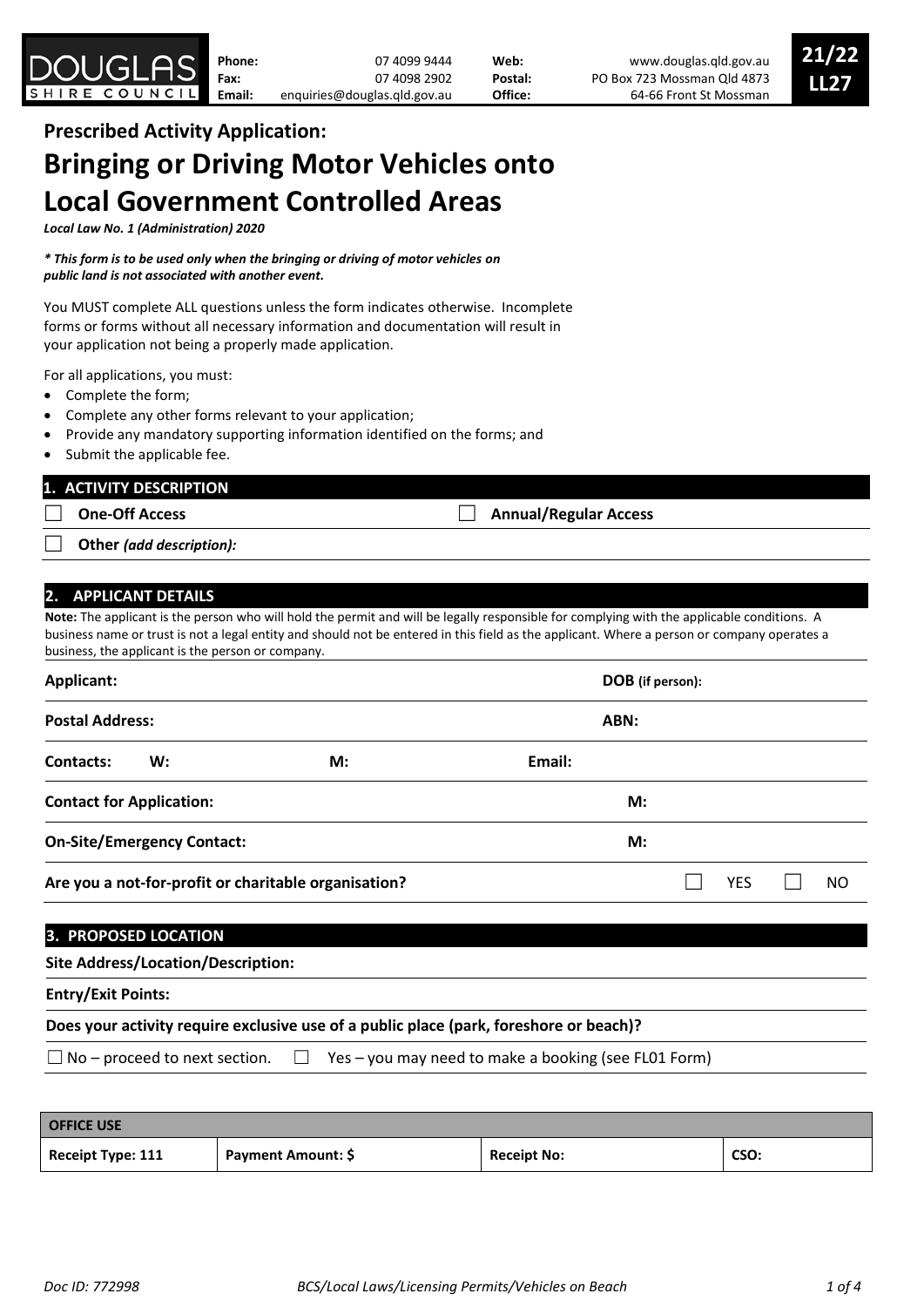#### **Dates of Event:**

#### **Times of Event:**

#### **5. DESCRIPTION OF MOTORISED VEHICLES**

Provide a brief description of the number and types of vehicles associated with the operation of the proposed activity include Current Qld Registration details.

#### **6. VEHICLE OPERATOR DETAILS**

Provide the full names of any person/s who will be required to operate the vehicle/s (N.B. operators must be the holder of a current open class QLD driver's licence).

#### **7. PUBLIC LIABILITY INSURANCE**

Certificate of Currency must be provided prior to the event/activity and:

- $\Box$  Note Douglas Shire Council as an interested party;
- ☐ Coverage is for at least \$20 million; and
- $\Box$  Cover the scope and dates of the activity.

Name of Insured: Name of Insurer:

Policy No: Policy Expiry Date:

#### **8. RELEASE AND INDEMNITY**

In consideration of Douglas Shire Council ("Council") issuing me/us with *The Approval* for the purpose described or allowed under *The Approval* ("the activity/activities"), I/we:

- 1. release and discharge Council and Council's agents, servants, officers and insurers ("the Related Parties") from and in respect of all liability, claims, losses, damages or proceedings which I/we may have (either now or accruing in the future) against Council and/or the Related Parties in respect of, or arising out of, or in connection with the activity/activities;
- 2. agree that the release and discharge given under clause 1 may be pleaded by Council and the Related Parties as a bar to any action, suit or proceeding commenced now or taken at any time by Council and/or the Related Parties, against Council and/or the Related Parties, or to which Council and/or the Related Parties is or are joined as a party or parties, in respect of, or arising out of, or in connection with the activity/activities; and
- 3. agree that I/we am/are liable for and shall indemnify Council and the Related Parties against any liability, claim, loss, damage or proceeding in respect of, or arising out of, or in connection with the activity/activities.
- 4. The release and indemnity provided by you under 1-3 is, however, reduced to the extent that the Council and/or any of the Related Parties have caused or contributed to the relevant liability, claim, loss or damage.

The covenants given under this document are binding upon me/us and my/our heirs, executors, successors and permitted assigns.

#### **9. COMMUNITY NOTIFICATION**

If your activity will affect local residents and businesses (noise, obstructed access, use of public facilities), list what actions will be taken to notify these parties of your activity? (e.g. advertisements, letters). Copy of notifications to be provided.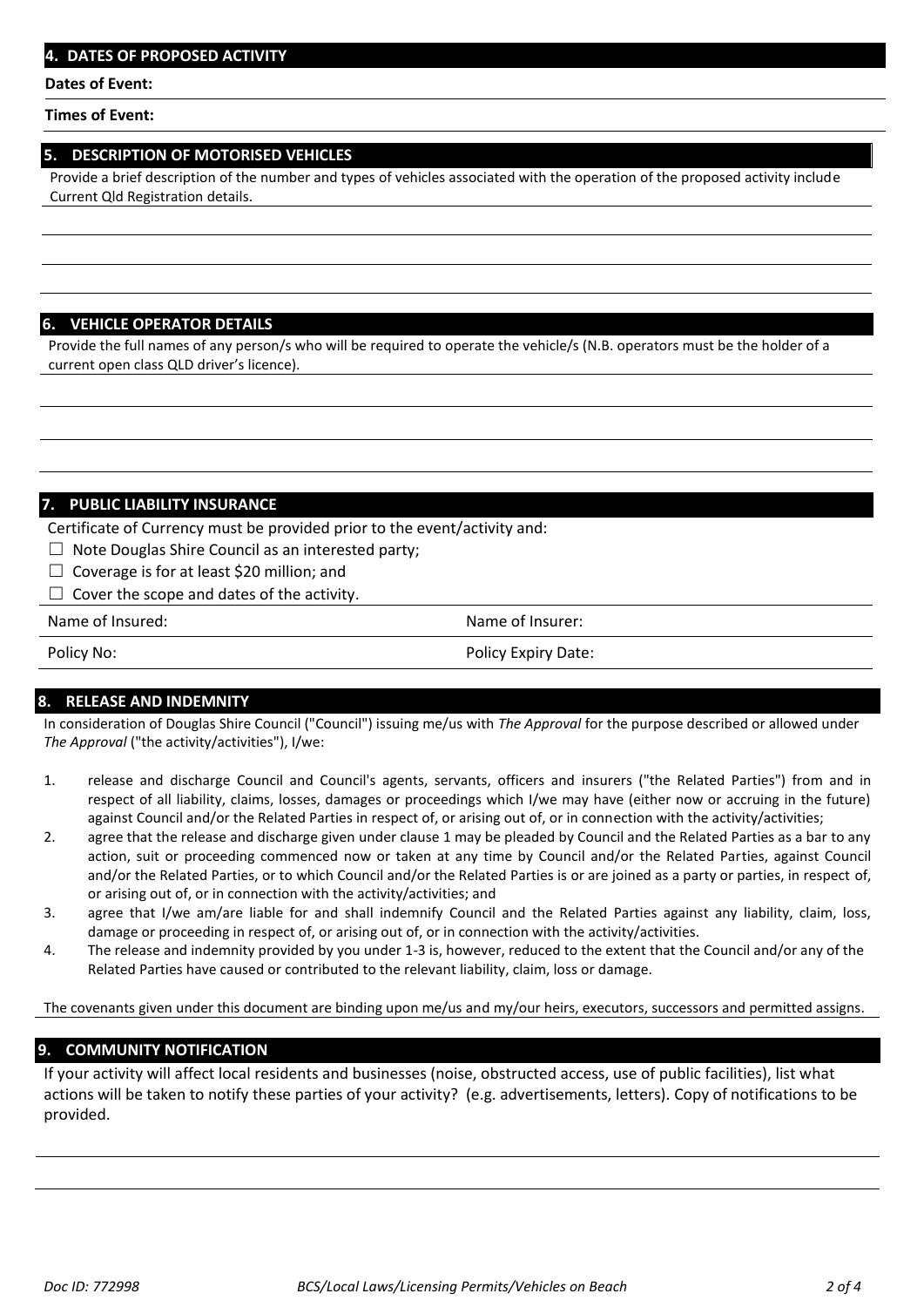What measures will be taken to ensure that the activity will not:

1. Cause a nuisance or danger to neighbouring residents/businesses?

2. Significantly detract from the capacity of the road/location to provide a vehicular and/or pedestrian thoroughfare?

| 11. CHECKLIST AND SUPPORTING DOCUMENTS                                                                                                                                                                                                                                              | <b>Applicant</b><br><b>Supplied</b> | N/A        | <b>Checked</b> |
|-------------------------------------------------------------------------------------------------------------------------------------------------------------------------------------------------------------------------------------------------------------------------------------|-------------------------------------|------------|----------------|
| <b>All applications:</b>                                                                                                                                                                                                                                                            |                                     |            |                |
| Have you read the conditions below and have all sections been completed and form signed?                                                                                                                                                                                            |                                     |            |                |
| Attach a copy of your Public Liability Insurance.                                                                                                                                                                                                                                   |                                     |            |                |
| Attach a site plan, which clearly indicates the proposed location, entry/exit point/s.                                                                                                                                                                                              |                                     |            |                |
| Copy of Organisation's incorporation/charity certificate                                                                                                                                                                                                                            |                                     |            |                |
| 12. LOCAL NOT FOR PROFIT ORGANISATION OR SCHOOL FEE EXEMPTION APPLICATION<br>Not for profit organisations and schools located within the Douglas Shire that can demonstrate that the event/activity is beneficial to the<br>community and is operated directly by the organisation. |                                     |            |                |
|                                                                                                                                                                                                                                                                                     |                                     |            |                |
| Fee exemption applies to one-off/temporary events/activities only.                                                                                                                                                                                                                  |                                     |            |                |
| Eligible applicants must submit a Charity Certificate, Certificate of Incorporation and other evidence to demonstrate fee exemption criteria. A                                                                                                                                     |                                     |            |                |
| Statutory Declaration may be required.                                                                                                                                                                                                                                              |                                     | <b>YES</b> | NO.            |
| Are you applying for the Local Not for Profit Organisations and Local Schools fee?                                                                                                                                                                                                  |                                     |            |                |
| If yes, please supply additional information:                                                                                                                                                                                                                                       |                                     |            |                |
| Are you a not-for-profit or charitable organisation located within the Douglas Shire region?<br>If yes, attach Certificate of Incorporation or Charity Certificate with a local address.                                                                                            |                                     |            |                |
| Are you a school located within the Douglas Shire region?                                                                                                                                                                                                                           |                                     |            |                |
| If you cannot supply any of the evidence above, a Statutory Declaration may be required.                                                                                                                                                                                            |                                     |            |                |
| How is the event/activity beneficial to the Douglas Shire community?                                                                                                                                                                                                                |                                     |            |                |

#### **13.DECLARATION**

To the Chief Executive Officer, Douglas Shire Council

I / We make application under *Local Law No. 1(Administration) 2020* for approval to conduct the prescribed activity outlined in this application form and declare that the information provided by me in this application is true and correct, and agree to comply with all requirements and conditions as approved.

If the application is made by a corporation or incorporated association, the person signing the form must occupy a position that is legally entitled to make an application on behalf of the corporation or incorporated association.

**Print Name:**

**Signature: Dated:** 

#### *Douglas Shire Council – Information Privacy Statement*

Your personal information has been collected for the purpose of assessing your Application for Approval. The collection of your information is authorised under the Local Government Act 2009. You are providing personal information which will be used for the purpose of delivering services and carrying out Council business. Your personal information is handled in accordance with the Information Privacy Act 2009 and will be accessed by persons who have been authorised to do so. Your information will not be given to any other person or agency unless you have given Council permission or the disclosure is required by law.